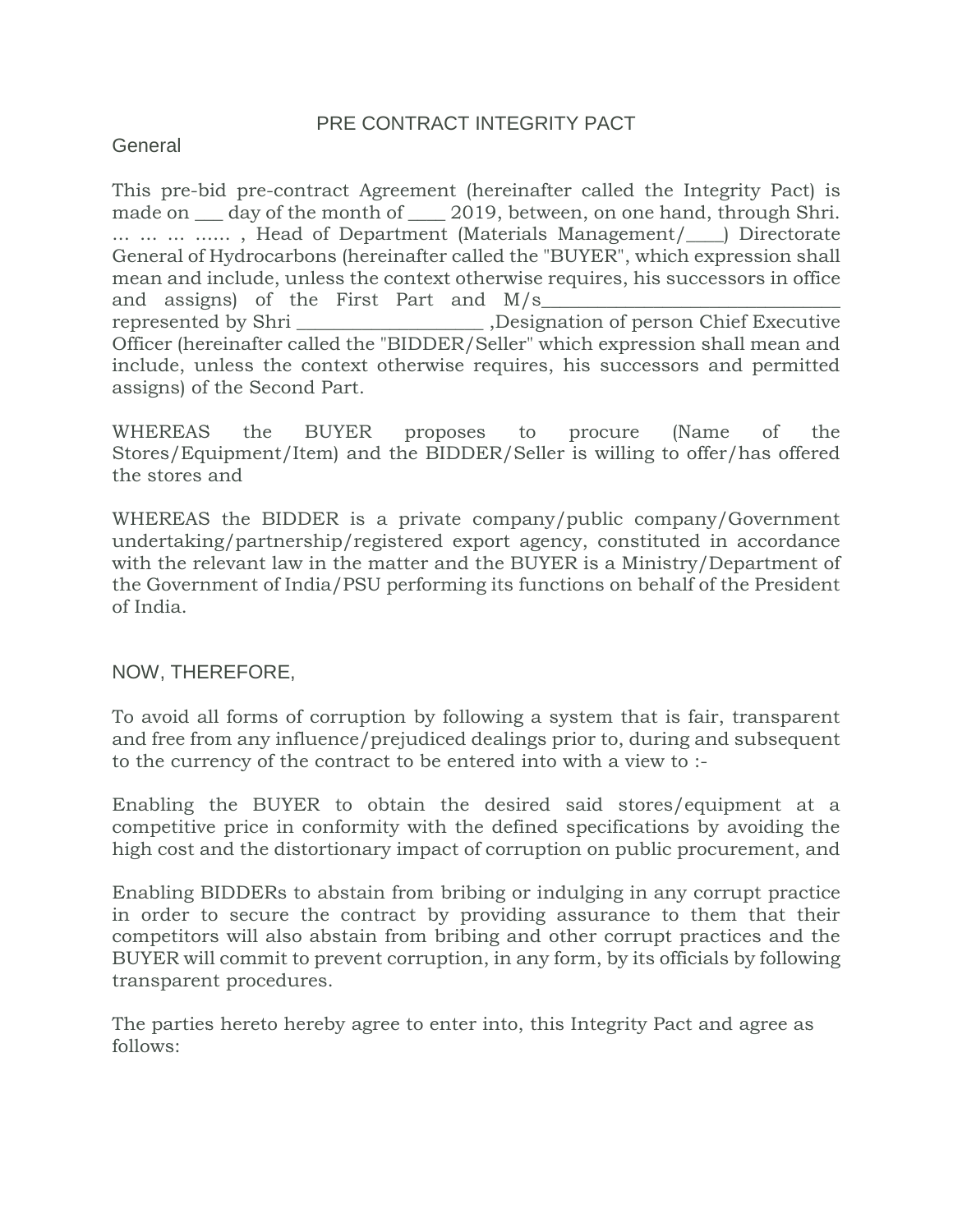#### **Commitments of the BUYER**

- 1.1 The BUYER undertakes that no official of the BUYER, connected directly or indirectly with the contract, will demand, take a promise for or accept, directly or through intermediaries, any bribe, consideration, gift, reward, favour or any material or immaterial benefit or any other advantage from the BIDDER, either for themselves or for any person, organization or third party related to the contract in exchange for an advantage in the bidding process, bid evaluation, contracting or implementation process related to the contract.
- 1.2 The BUYER will, during the pre-contract stage, treat all BIDDERs alike, and will provide to all BIDDERs the same information and will not provide any such information to any particular BIDDER which could afford an advantage to that particular BIDDER in comparison to other BIDDERs.
- 1.3 All the officials of the BUYER will report to the appropriate Government office any attempted or completed breaches of the above commitments as well as any substantial suspicion of such a breach.

2. In case any such preceding misconduct on the part of such official(s) is reported by the BIDDER to the BUYER with full and verifiable facts and the same is prima facie found to be correct by the BUYER, necessary disciplinary proceedings, or any other action as deemed fit, including criminal proceedings may be initiated by the BUYER and such a person shall be debarred from further dealings related to the contract process. In such a case while an enquiry is being conducted by the BUYER the proceedings under the contract would not be stalled.

#### **Commitments of BIDDERs**

3. The BIDDER commits itself to take all measures necessary to prevent corrupt practices, unfair means and illegal activities during any stage of its bid or during any pre-contract or post-contract stage in order to secure the contract or in furtherance to secure it and in particular commit itself to the following: -

3.1 The BIDDER will not offer, directly or through intermediaries, any bribe, gift, consideration, reward, favour, any material or immaterial benefit or other advantage, commission, fees, brokerage or inducement to any official of the BUYER, connected directly or indirectly with the bidding process, or to any person, organisation or third party related to the contract in exchange for any advantage in the bidding, evaluation, contracting and implementation of the contract.

3.2 The BIDDER further undertakes that it has not given, offered or promised to give, directly or indirectly any bribe, gift, consideration, reward, favour, any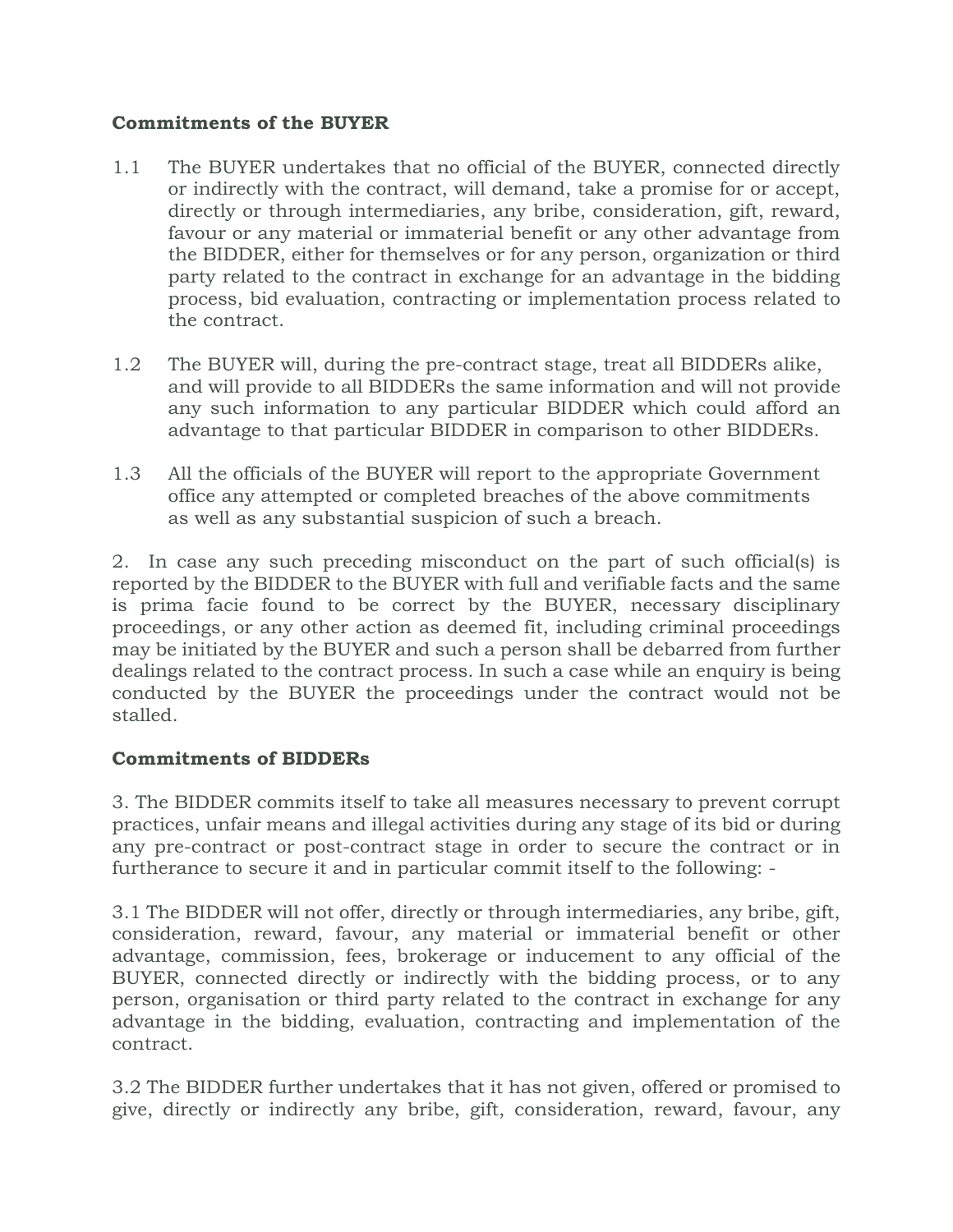material or immaterial benefit or other advantage, commission, fees, brokerage or inducement to any official of the BUYER or otherwise in procuring the Contract or forbearing to do or having done any act in relation to the obtaining or execution of the contract or any other contract with the Government for showing or forbearing to show favour or dis favour to any person in relation to the contract or any other contract with, the Government.

3.3\* BIDDERs shall disclose the name and address of agents and representatives and Indian BIDDERs shall disclose their foreign principals or associates.

3.4\* BIDDERs shall disclose the payments to be made by them to agents/brokers or any other intermediary, in connection with this bid/contract.

3.5\* The BIDDER further confirms and declares to the BUYER that the BIDDER is the original manufacturer/integrator/authorised government sponsored export entity of the stores and has not engaged any individual or firm or company whether Indian or foreign to intercede, facilitate or in any way to recommend to the BUYER or any of its functionaries, whether officially or unofficially to the award of the contract to the BIDDER, nor has any amount been paid, promised or intended to be paid to any such individual, firm or company in respect of any such intercession, facilitation or recommendation.

3.6 The BIDDER, either while presenting the bid or during pre-contract negotiations or before signing the contract, shall disclose any payments he has made, is committed to or intends to make to officials of the BUYER or their family members, agents, brokers or any other intermediaries in connection with the contract and the details of services agreed upon for such payments.

3.7 The BIDDER will not collude with other parties interested in the contract to impair the transparency, fairness and progress of the bidding process, bid evaluation, contracting and implementation of the contract.

3.8 The BIDDER will not accept any advantage in exchange for any corrupt practice, unfair means and illegal activities.

3.9 The BIDDER shall not use improperly, for purposes of competition or personal gain, or pass on to others, any information · provided by the BUYER as part of the business relationship, regarding plans, technical proposals and business details, including information contained in any electronic data carrier. The BIDDER also undertakes to exercise due and adequate care lest any such information is divulged.

3.10 The BIDDER commits to refrain from giving any complaint directly or through any other manner without supporting it with full and verifiable facts.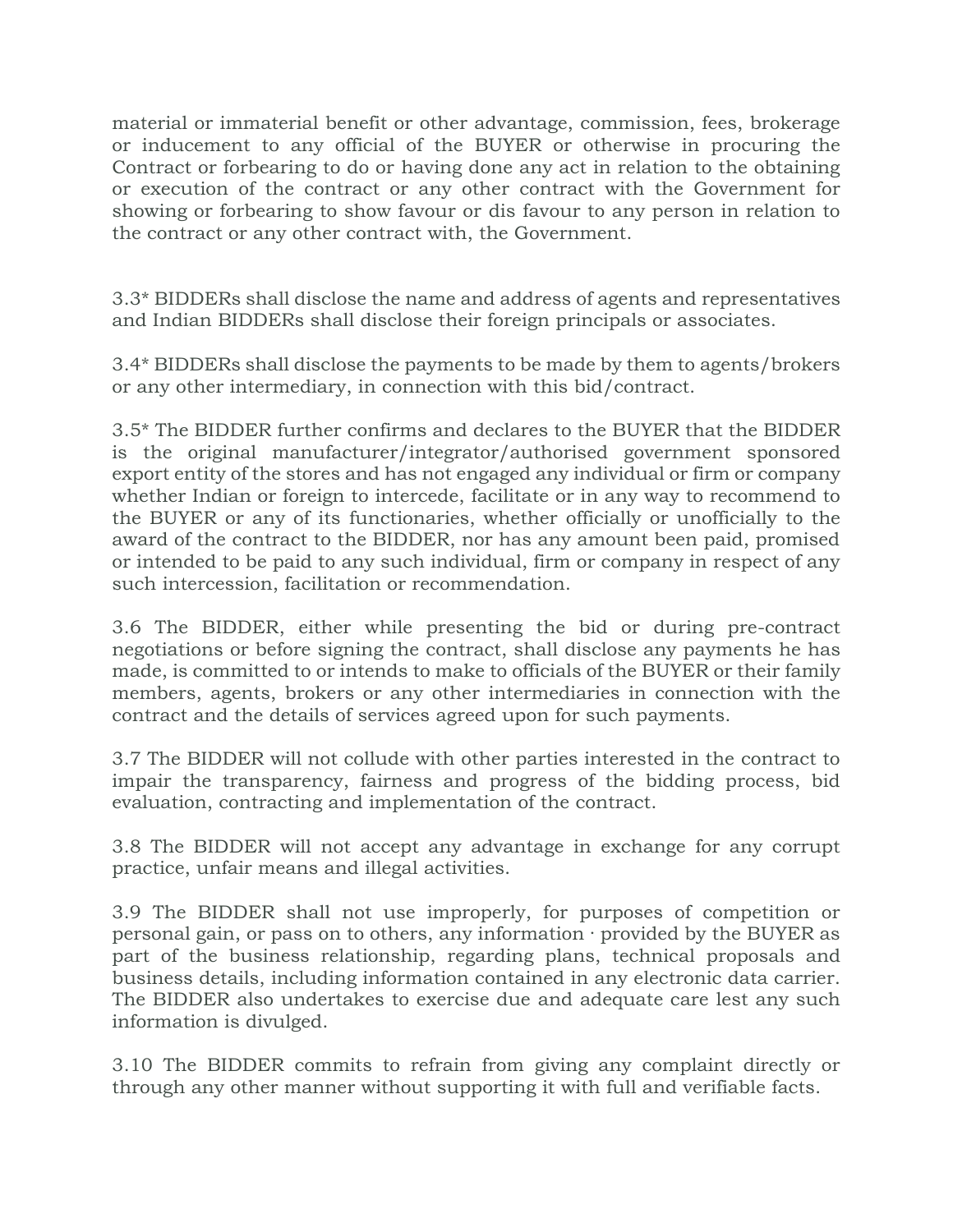3.11 The BIDDER shall not instigate or cause to instigate any third person to commit any of the actions mentioned above.

3.12 If the BIDDER or any employee of the BIDDER or any person acting on behalf of the BIDDER, either directly or indirectly, is a relative of any of the officers of the BUYER, or alternatively, if any relative of an officer of the BUYER has financial interest/stake in the BIDDER's firm, the same shall be disclosed by the BIDDER at the time of filing of tender.

The term 'relative' for this purpose would be as defined in Section 6 of the Companies Act 1956.

3.13 The BIDDER shall not lend to or borrow any money from or enter into any monetary dealings or transactions, directly or indirectly, with any employee of the BUYER.

### **4. Previous Transgression**

4.1 The BIDDER declares that no previous transgression occurred in the last three years immediately before signing of this Integrity Pact, with any other company in any country in respect of any corrupt practices envisaged hereunder or with any Public Sector Enterprise in India or any Government Department in India that could justify BIDDER's exclusion from the tender process.

4.2 The BIDDER agrees that if it makes incorrect statement on this subject, BIDDER can be disqualified from the tender process or the contract, if already awarded, can be terminated for such reason.

# **5. Earnest Money (Security Deposit)**

5.1 While submitting commercial bid, the BIDDER shall deposit an amount \_\_\_ (to be specified in RFP) as Earnest Money/Security Deposit, with the BUYER through any of the following instruments:

- (i) Bank Draft or a Pay Order in favour of \_\_\_\_\_\_\_\_\_\_\_\_\_\_\_\_
- (ii) A confirmed guarantee by an Indian Nationalised Bank, promising payment of the guaranteed sum to the BUYER on demand within three working days without any demur whatsoever and without seeking any reasons whatsoever. The demand for payment by the BUYER shall be treated as conclusive proof of payment.
- (iii) Any other mode or through any other instrument (to be specified in the RFP).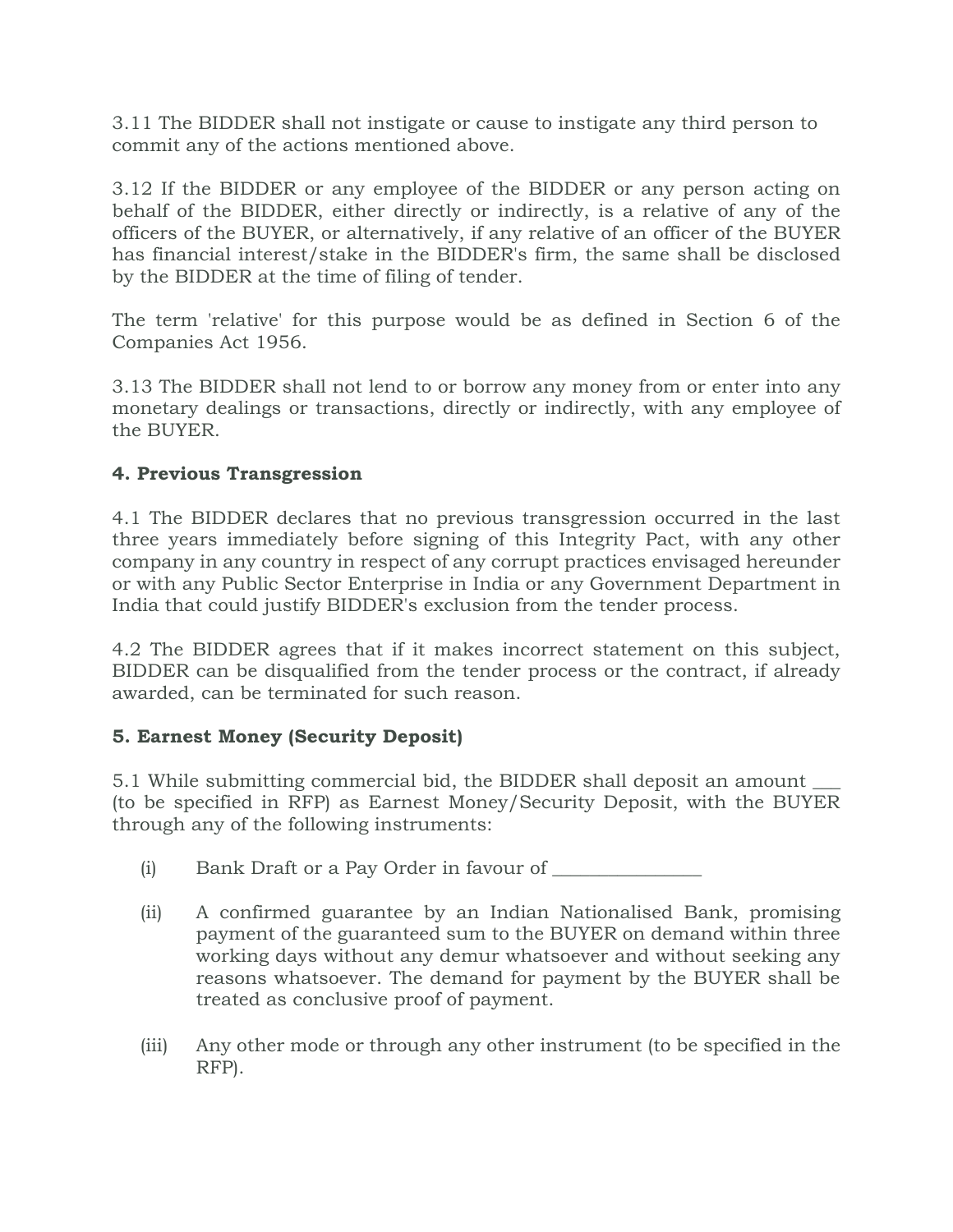5.2 The Earnest Money/Security Deposit shall be valid upto a period of five years or the complete conclusion of the contractual obligations to the complete satisfaction of both the BIDDER and the BUYER, including warranty period, whichever is later.

5.3 In case of the successful BIDDER as per clause incorporated in the Article pertaining to Performance Bond in the Purchase Contract that the provisions of Sanctions for Violation shall be applicable for forfeiture of Performance Bond in case of a decision by the BUYER to forfeit the same without assigning any reason for imposing sanction for violation of this Pact.

5.4 No interest shall be payable by the BUYER to the BIDDER on Earnest Money/Security Deposit for the period of its currency.

#### **6. Sanctions for Violations**

6.1 Any breach of the aforesaid provisions by the BIDDER or anyone employed by it or acting on its behalf (whether with or without the knowledge of the BIDDER) shall entitle the BUYER to take all or any one of the following actions, wherever required: -

(i) To immediately call off the pre contract negotiations without assigning any reason or giving any compensation to the BIDDER. However, the proceedings with the other BIDDER(s) would continue.

(ii) The Earnest Money Deposit (in pre-contract stage) and/or Security Deposit/Performance Bond (after the contract is signed) shall stand forfeited either fully or partially, as decided by the BUYER and the BUYER shall not be required to assign any reason therefore.

(iii) To immediately cancel the contract, if already signed, without giving any compensation to the BIDDER.

(iv) To recover all sums already paid by the BUYER, and in case of an Indian BIDDER with interest thereon at 2% higher than the prevailing Prime Lending Rate of State Bank of India, while in case of a BIDDER from a country other than India with interest thereon at 2%. higher than the LIBOR. If any outstanding payment is due to the BIDDER from the BUYER in connection with any other contract for any other stores, such outstanding payment could also be utilised to recover the aforesaid sum and interest.

(v) To encash the advance bank guarantee and performance bond/warranty bond, if furnished by the BIDDER, in order to recover the payments, already made by the BUYER, along with interest.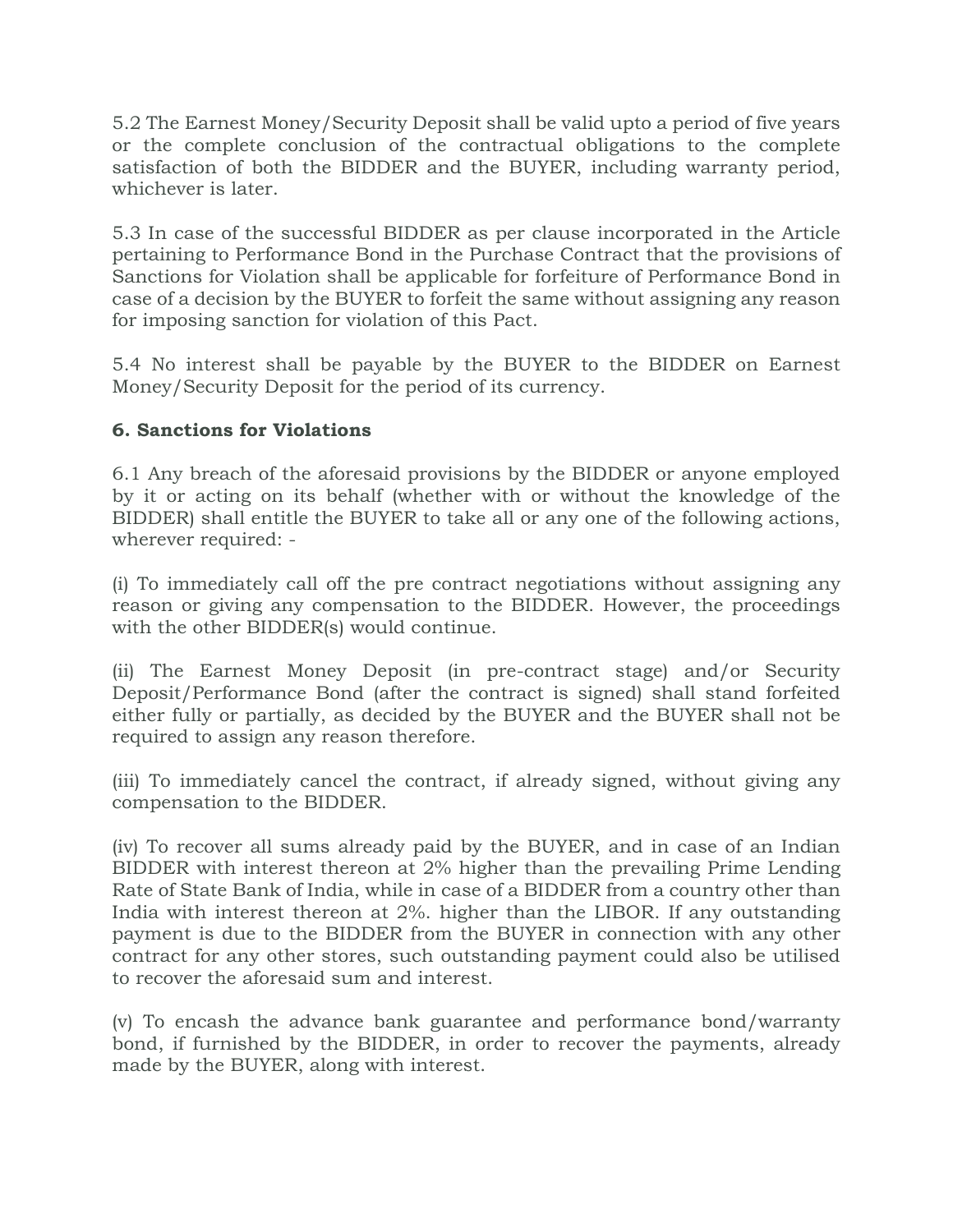(vi) To cancel all or any other Contracts with the BIDDER. The BIDDER shall· be liable to pay compensation for any loss 'or damage to the BUYER resulting from such cancellation/rescission and the BUYER shall be entitled to deduct the amount so payable from the money(s) due to the BIDDER.

(vii) To debar the BIDDER from participating in future bidding processes of the Government of India for a minimum period of five years, which may be further extended at the discretion of the BUYER.

(viii) To recover all sums paid in violation of this Pact by BIDDER(s) to any middleman or agent or broker with a view to securing the contract.

(ix) In cases where irrevocable Letters of Credit have been received in respect of any contract signed by the BUYER with the BIDDER, the same shall not be opened.

(x) Forfeiture of Performance Bond in case of a decision by the BUYER to forfeit the same without assigning any reason for imposing sanction for violation of this Pact.

6.2 The BUYER will be entitled to take all or any of the actions mentioned at para 6.1 (i) to (x) of this Pact also on the Commission by the BIDDER or anyone employed by it or acting on its behalf (whether with or without the knowledge of the BIDDER), of an offence as defined in Chapter IX of the Indian Penal code, 1860 or Prevention of Corruption Act, 1988 or any other statute enacted for prevention of corruption.

6.3 The decision of the BUYER to the effect that a breach of the provisions of this Pact has been committed by the BIDDER shall be final and conclusive on the BIDDER. However, the BIDDER can approach the Independent Monitor(s) appointed for the purposes of this Pact.

# **7. Fall Clause**

7.1 The BIDDER undertakes that it has not supplied/is not supplying similar product/systems or subsystems at a price lower than that offered in the present bid in respect of any other Ministry/Department of the Government of India or PSU and if it is found at any stage that similar product/systems or sub systems was supplied by the BIDDER to any other Ministry/Department of the Government of India or a PSU at a lower price, then that very price, with due allowance for elapsed time, will be applicable to the present case and the difference in the cost would be refunded by the BIDDER to the BUYER, if the contract has already been concluded.

# **8. Independent Monitor/s**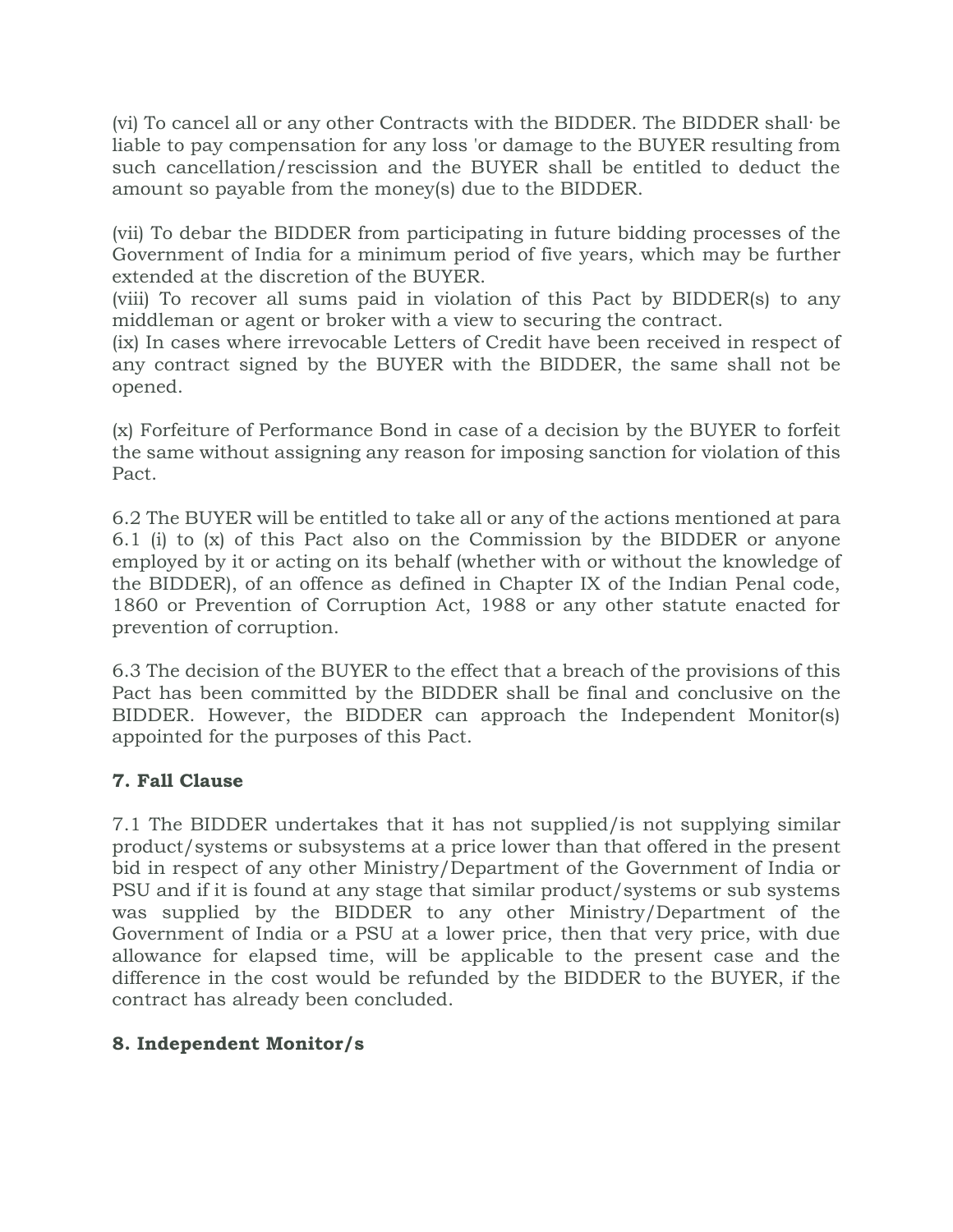8.1 The BUYER has appointed Independent Monitor/s (hereinafter referred to as Monitors) for this Pact in consultation with the Central Vigilance Commission (Names and Addresses of the Monitors to be mentioned).

8.2 The task of the Monitors shall be to review independently and objectively, whether and to what extent the parties comply with the obligations under this Pact.

8.3 The Monitors shall not be subject to instructions by the representatives of the parties and perform their functions neutrally and independently.

8.4 Both the parties accept that the Monitors have the right to access all the documents relating to the project procurement, including minutes of meetings.

8.5 As soon as the Monitor notices, or has reason to believe, a violation of this Pact, he will so inform the Authority designated by the BUYER.

8.6 The BIDDER(s) accepts that the Monitor has the right to access without restriction to all Project documentation of the BUYER including that provided by the BIDDER. The BIDDER will also grant the Monitor, upon his request and demonstration of a valid interest, unrestricted and unconditional access to his project documentation. The same is applicable to Subcontractors. The Monitor shall be under contractual obligation to treat the information and documents of the BIDDERI Subcontractor(s) with confidentiality.

8.7 The BUYER will provide to the Monitor sufficient information about all meetings among the parties related to the Project provided such meetings could have an impact on the contractual relations between the parties. The parties will offer to the Monitor the option to participate in such meetings.

8.8 The Monitor will submit a written report to the designated Authority of BUYER/Secretary in the Department/ within 8 to 10 weeks from the date of reference or intimation to him by the BUYER / BIDDER and, should the occasion arise, submit proposals for correcting problematic situations.

# **9. Facilitation of Investigation**

In case of any allegation of violation of any provisions of this Pact or payment of commission, the BUYER or its agencies shall be entitled to examine all the documents including the Books of Accounts of the BIDDER and the BIDDER shall provide necessary information and documents in English and shall extend all possible help for the purpose of such examination.

# **10. Law and Place of Jurisdiction**